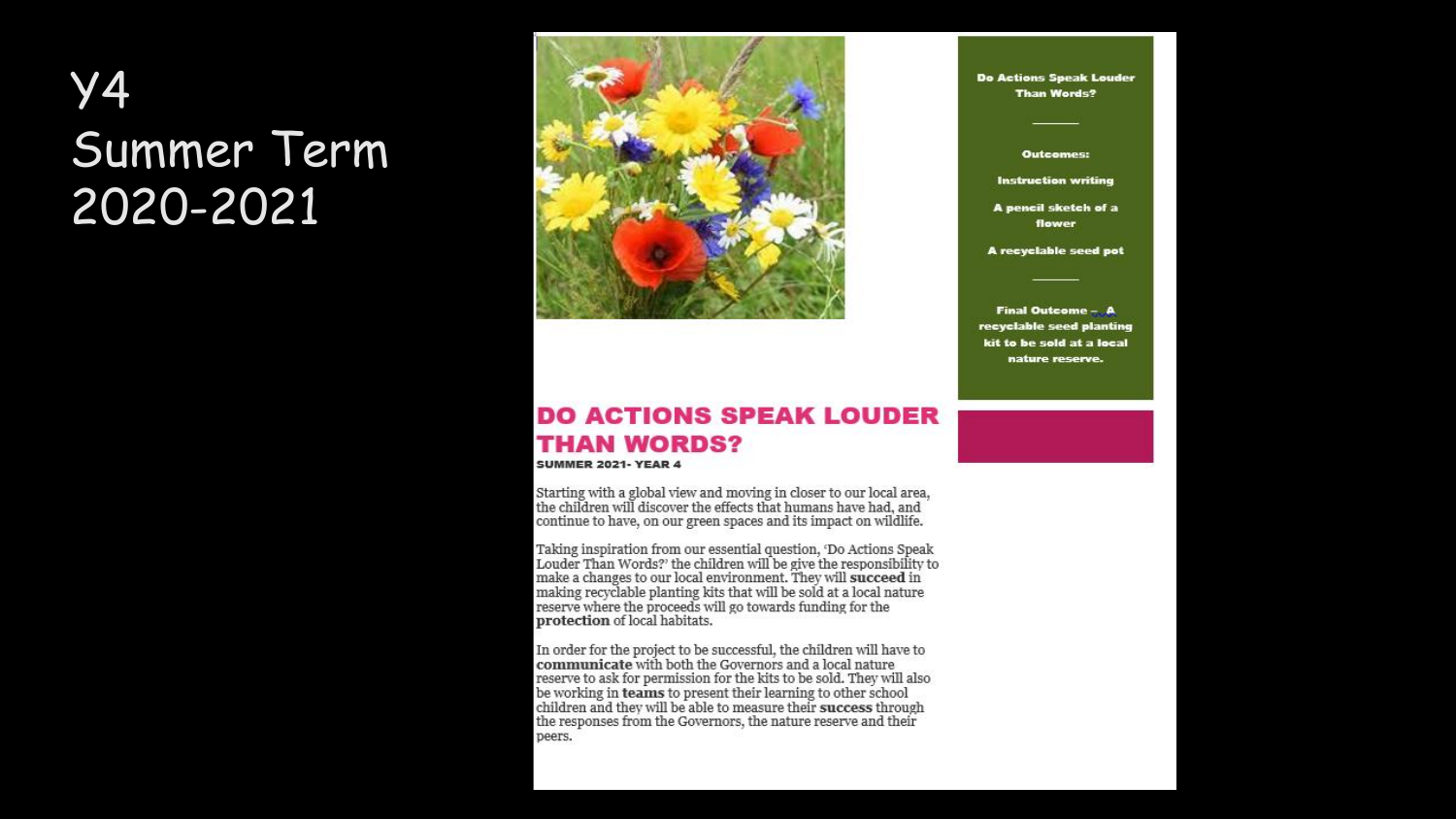

… a morning of exploring our essential question and setting off our Science investigations, ready for observations to be made throughout the Summer term.





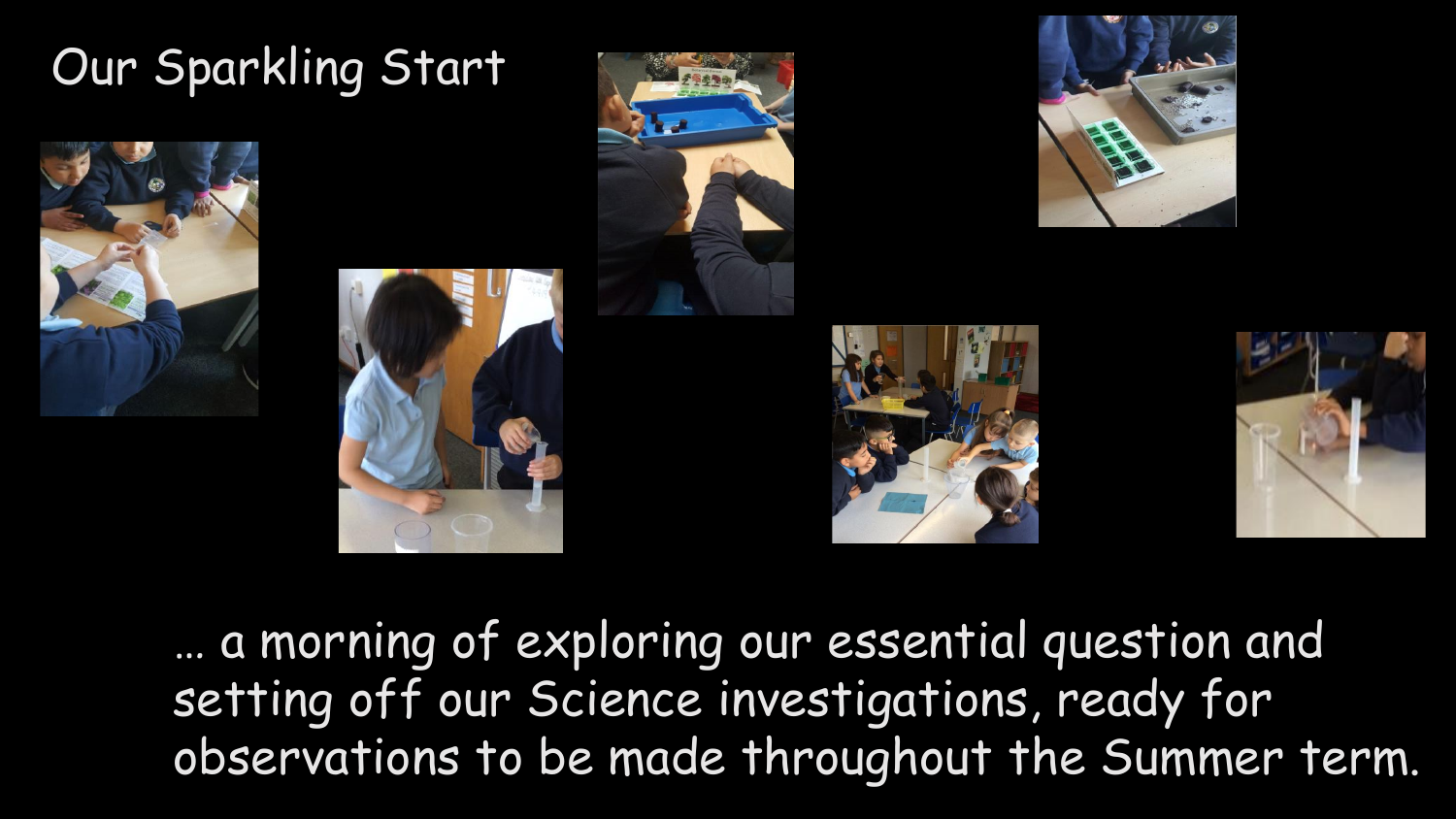### The Problem

In History, Geography and PSHE the children learned and discussed about how the green spaces in our local areas have changed over time and the impact that this has had and is having on the local environment. The children wrote a report of their



### Farming

For about 500 years Rotherham used t have lots of fames but now Rothers have kes farms. Farming was a place for has less farms farming and farms with -ers and used to have spaces. The fe my fields, with loss of their forms. Anim

### findings.



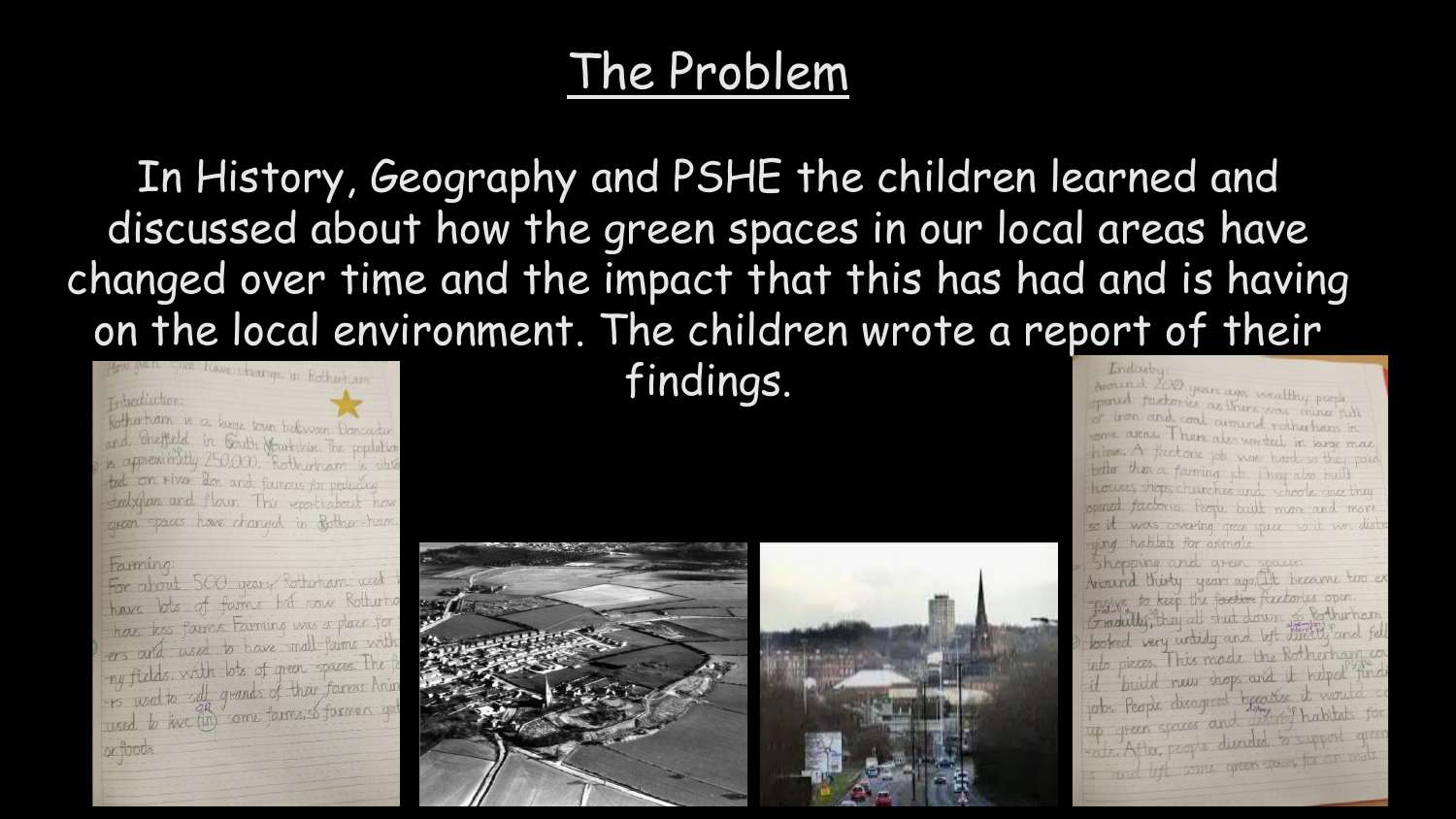

(See English books)

Our seed kits were to contain wild-flower seeds. So for our first mini-outcome, we wrote a set of instructions on how to plant the seeds that were going to go in to our seed kits.

CHEWISE - INCONSIN Diete - Clind March 2021 How to permis a poted joined in First you would teard side-ways. hat we your songed hand to Then put the ball in the air and After while it's digpping and next you, make a shape with you racked after you made the c shape the bottom you throw tinnaly you keep on practicing.

After our cold draft, we learnt about the writing skills and structural features that instructions need. We co-created a rubric as a checklist to assess our writing against

|                          | Writing purpose: To inform<br><b>Text Type: Instructions</b><br>Super six<br>****** | Learning Skills         |
|--------------------------|-------------------------------------------------------------------------------------|-------------------------|
|                          | Rubric - (Instructions)                                                             |                         |
|                          | What I need to do                                                                   | My e                    |
| <b>Going</b> for green   | Include an introduction.                                                            |                         |
|                          | Include a 'You will need the following'<br>section                                  |                         |
|                          | Include a 'Method' section.                                                         |                         |
|                          | Use fronted adverbials (time)                                                       | Next<br>Then            |
|                          | Use imperative verbs.                                                               | <b>O'Viets</b><br>COVER |
| Going for<br>$rac{1}{3}$ | Punctuate the adverbials.                                                           | v                       |
|                          | To use a range of adverbials (time<br>and manner <sup>1</sup> ) "                   |                         |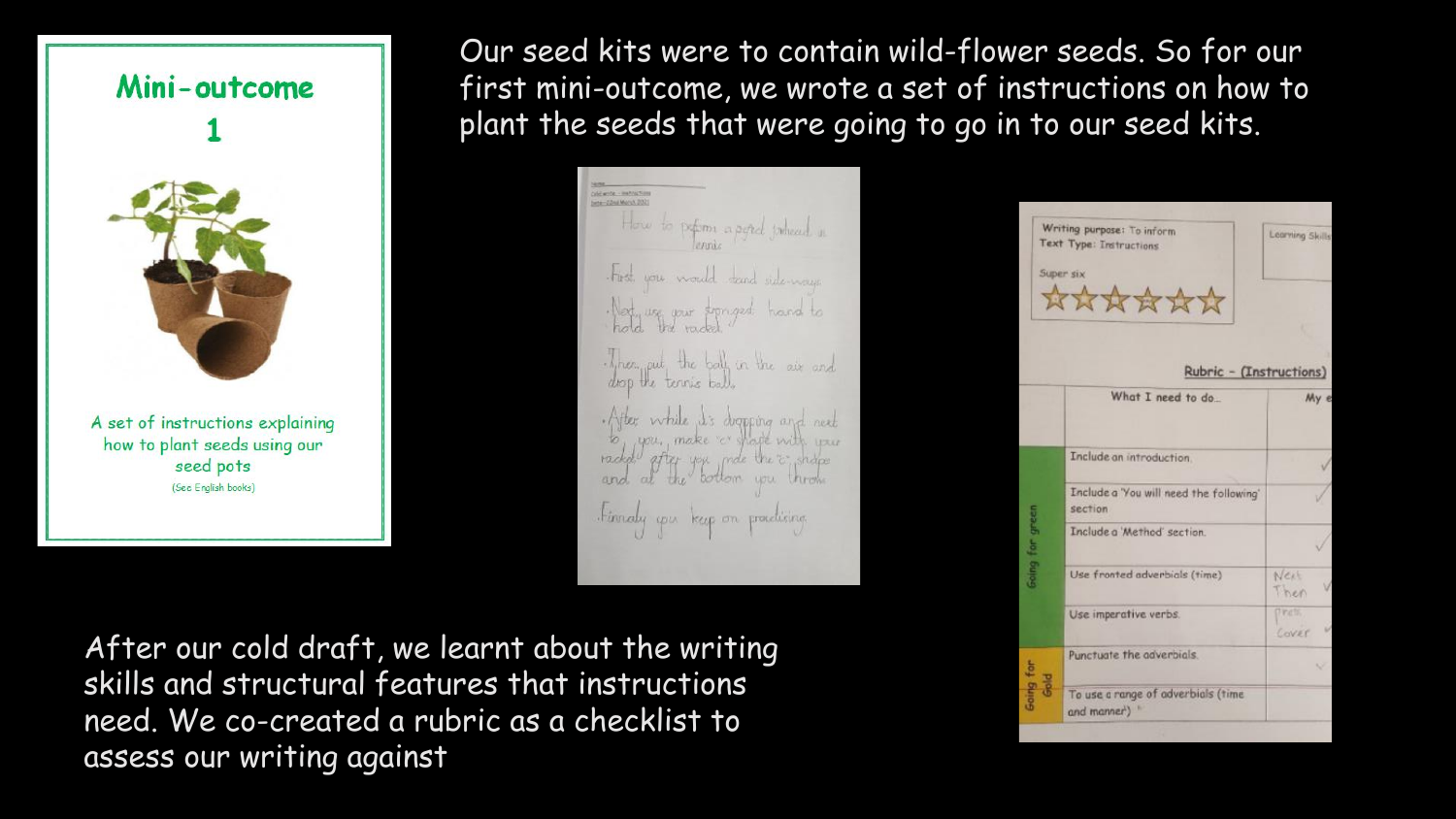We went on a journey of multiple drafting and peer critiquing sections of writing to ensure that our instructions were of a professional quality and would be easy to follow for our audience.

| Tuesday 2021 April 20th                                                                                 |
|---------------------------------------------------------------------------------------------------------|
| How to plant wild<br>flower sends                                                                       |
| Introduction                                                                                            |
| Are you concerned about our environment agenciable<br>our gear spaces? Over recent years, in Rothertram |
| we've built on our green spaces and this is<br>destroying habitats You can help the local               |
| wild life by follwing these simps inheduction on<br>how to plant these seeds in your garden.            |
| What you will need:                                                                                     |
| Loupop sticks<br>Recycland pot                                                                          |
| Em box<br>Watering can                                                                                  |
| Howel/scoop<br>Aboy                                                                                     |
| Sed composicour<br>Water                                                                                |
| Aptace under direct sunlight                                                                            |



Thursday 29" April 2021 Archat First get your reader pot Carsully with your scop put inside Ve of soil inside. Ned with your indu finger presure/press down the soil. So in the pet it love air Sprinkle you seed in. Three again with soil cover your seed with tre things like soil or coin After that, get a tray Gertly pour water 6 bill inside and put inside your pot so the soil can zubsorb. Continue with Stick inside your pot . Eventuly, Genty put your pot directly to surlight Juman: Remunder to keep your seeds well watered and after a few weeks you will tast to see your flower is grow. Once they become too big for your pot, you can plant them in the gardin. Thank you for supporting the wildlife in our local area.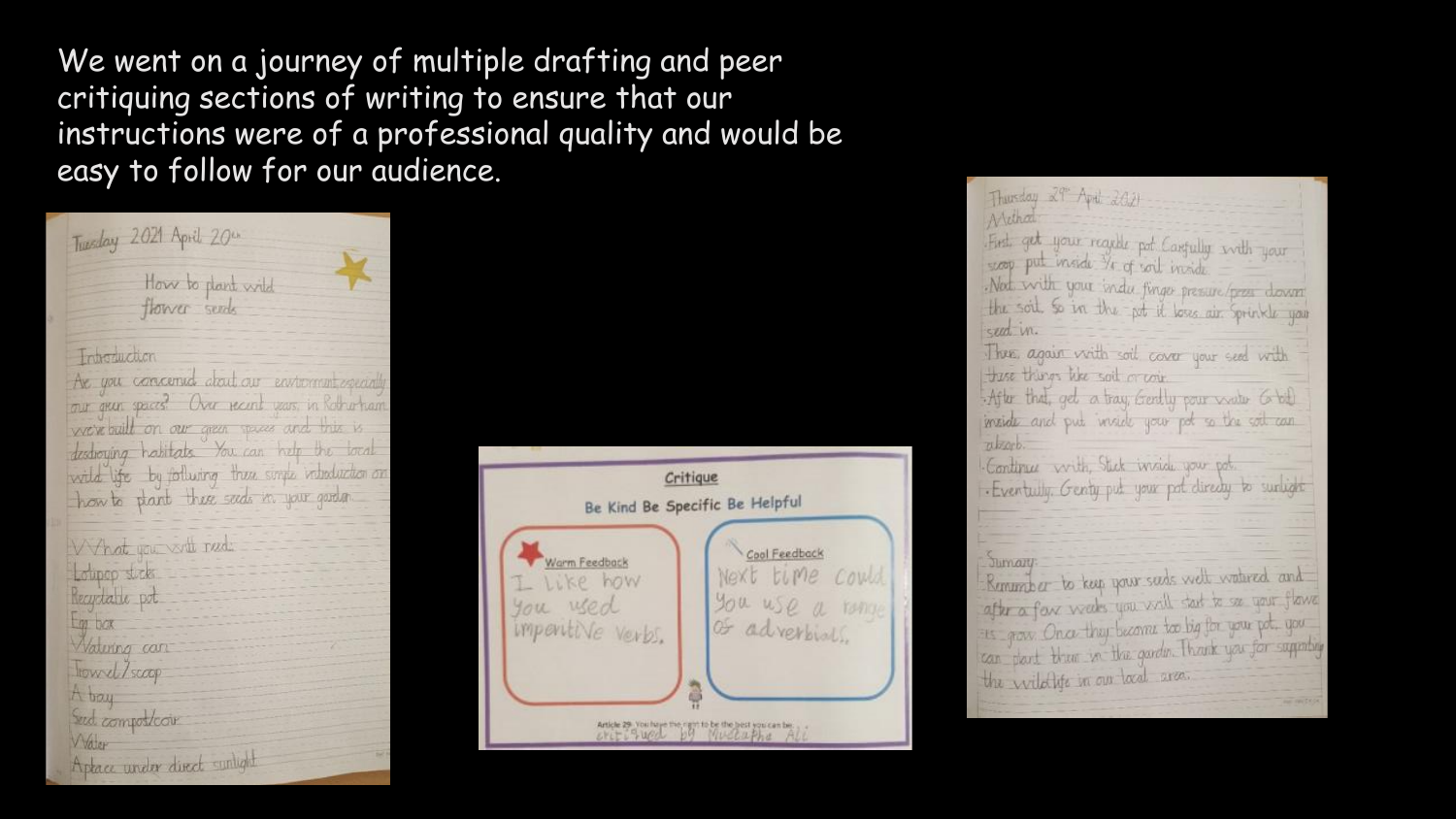## Mini-outcome



A pencil sketch of the flowers the seeds will grow into.

(To be used on the front of our recyclable flower planting kit)

We decided that our seed kits would need to look attractive for our audience. Therefore, we decided to produce fantastic pencil drawings of some of the flowers that our seeds would grow in to.





We chose some of our best final drafts as pieces that would be used on our seed kits.